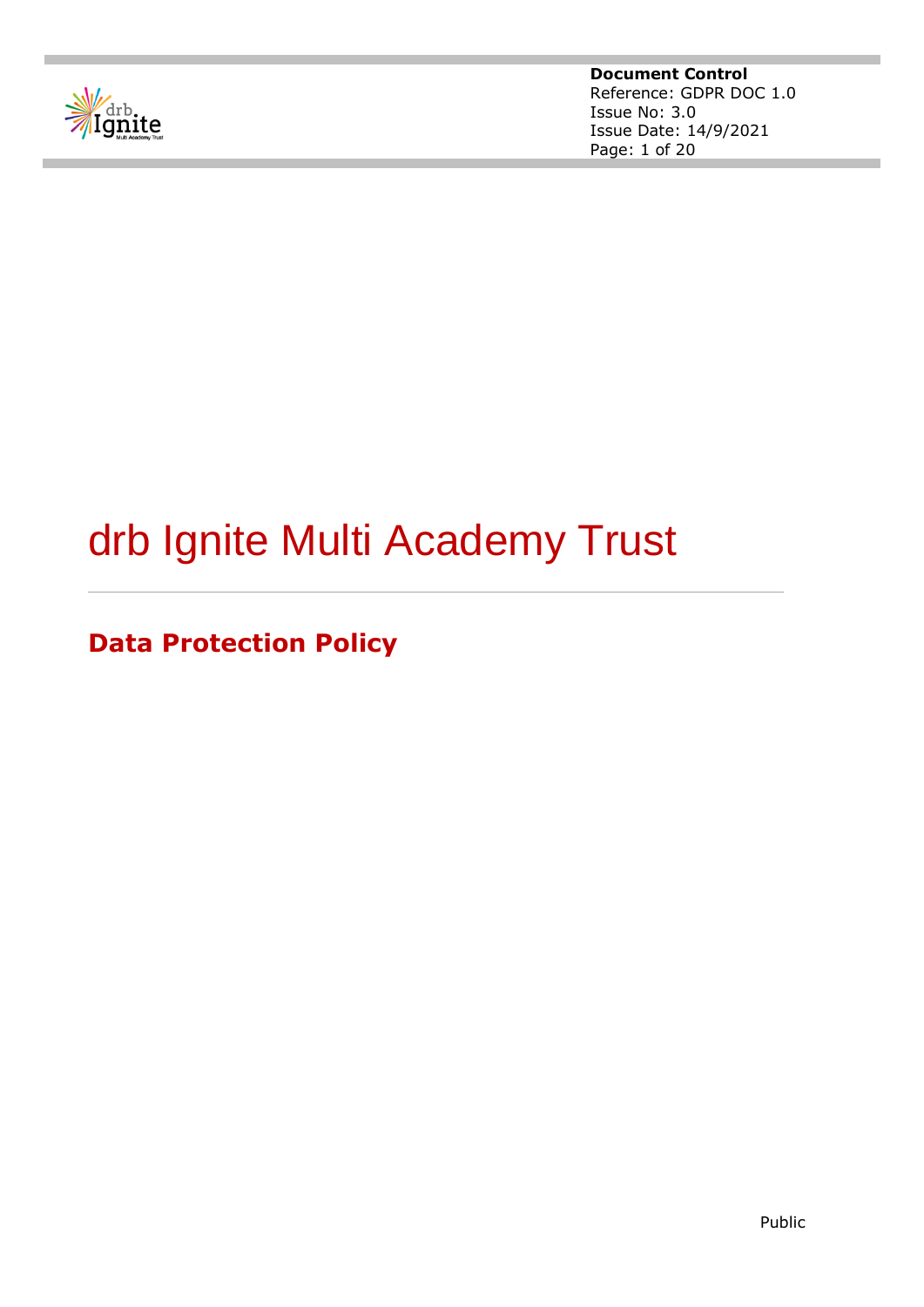

ı

# **Contents**

| Appendix Trust Breach Procedure |  |
|---------------------------------|--|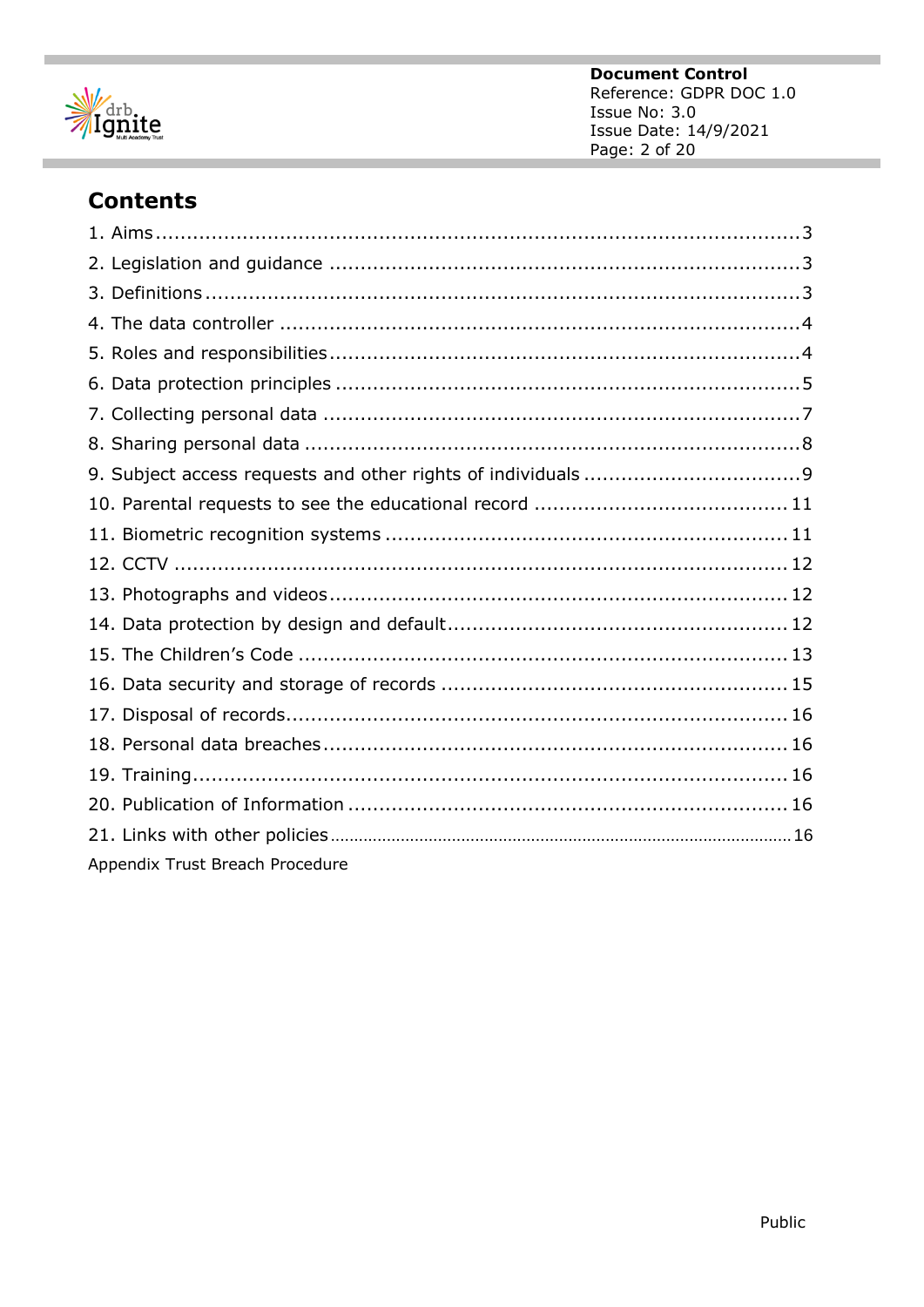

## **1. Aim**

The Trust's aim is to ensure that all personal data collected about staff, pupils, parents, trustees, visitors and other individuals is collected, stored and processed in accordance with the [General](http://data.consilium.europa.eu/doc/document/ST-5419-2016-INIT/en/pdf)  [Data Protection Regulation \(GDPR\)](http://data.consilium.europa.eu/doc/document/ST-5419-2016-INIT/en/pdf) and the expected provisions of the *Data Protection Act 2018* (DPA 2018) as set out in the [Data Protection Bill.](https://publications.parliament.uk/pa/bills/cbill/2017-2019/0153/18153.pdf)

This Policy applies to all personal data, regardless of whether it is in paper or electronic format.

# **2. Legislation and guidance**

This Policy meets the requirements of the GDPR and the expected provisions of the *Data Protection Act 2018*. It is based on guidance published by the *Information Commissioner's Office (ICO*) on the [GDPR](https://ico.org.uk/for-organisations/guide-to-the-general-data-protection-regulation-gdpr/) and the ICO's [code of practice for subject access requests.](https://ico.org.uk/media/for-organisations/documents/2014223/subject-access-code-of-practice.pdf)

It meets the requirements of the [Protection of Freedoms Act 2012](https://www.legislation.gov.uk/ukpga/2012/9/part/1/chapter/2) when referring to the Trust's use of biometric data.

It also reflects the ICO's [code of practice](https://ico.org.uk/media/for-organisations/documents/1542/cctv-code-of-practice.pdf) for the use of surveillance cameras and personal information.

In addition, this Policy complies with the Trust's DfE *Funding Agreement* and *Articles of Association.*

# **3. Definitions**

**Personal data** – any information relating to an identified or identifiable natural person ('data subject'); an identifiable natural person is one who can be identified, directly or indirectly, in particular by reference to an identifier such as a name, an identification number, location data, an online identifier or to one or more factors specific to the physical, physiological, genetic, mental, economic, cultural or social identity of that natural person.

**Special categories of personal data** – personal data revealing racial or ethnic origin, political opinions, religious or philosophical beliefs, or trade-union membership, and the processing of genetic data, biometric data for uniquely identifying a natural person, data concerning health or data concerning a natural person's sexual orientation.

**Data Protection Officer (DPO)** – the person in the Trust who determines the purposes and means of the processing of personal data.

**Data subject** – any individual who is the subject of personal data held by the Trust.

**Processing** – any operation or set of operations which is performed on personal data or on sets of personal data, whether or not by automated means, such as collection, recording, organisation, structuring, storage, adaptation or alteration, retrieval, consultation, use, disclosure by transmission, dissemination or otherwise making available, alignment or combination, restriction, erasure or destruction.

**Profiling –** any form of automated processing of personal data intended to evaluate certain personal aspects relating to a person, or to analyse or predict that person's performance at work, economic situation, location, health, personal preferences, reliability, or behaviour.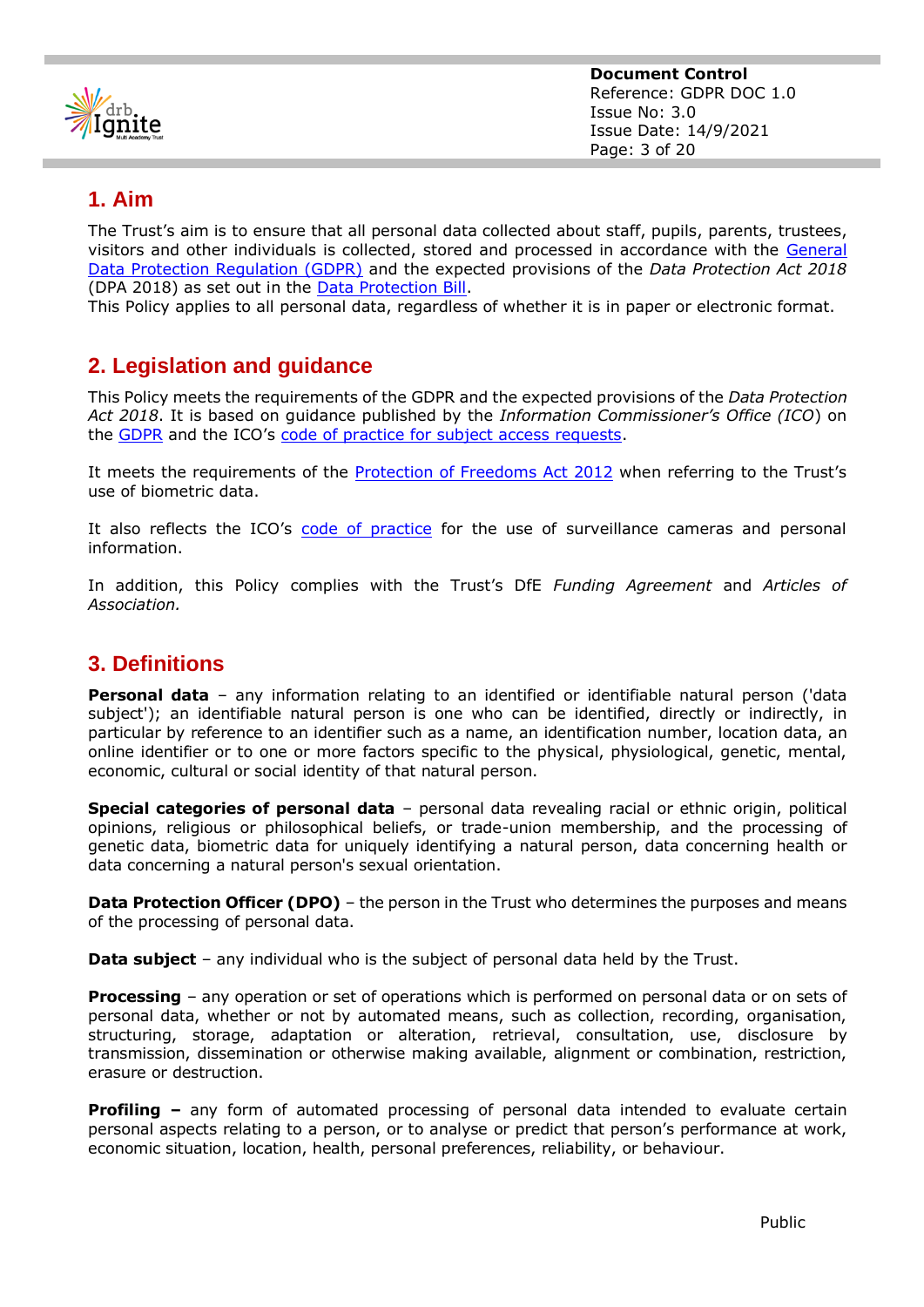

**Personal data breach –** a breach of security leading to the accidental, or unlawful, destruction, loss, alteration, unauthorised disclosure of, or access to, personal data transmitted, stored or otherwise processed. There is an obligation on the controller to report personal data breaches to the Trust and supervisory authority and where the breach is likely to adversely affect the personal data or privacy of the data subject.

**Data subject consent -** means any freely given, specific, informed and unambiguous indication of the data subject's wishes by which he or she, by a statement or by a clear affirmative action, signifies agreement to the processing of personal data.

**Child –** the GDPR defines *a child* as anyone under the age of 16 years old. The processing of personal data of a child is only lawful if parental or custodian consent has been obtained. The controller shall make reasonable efforts to verify in such cases that consent is given or authorised by the holder of parental responsibility over the child.

**Third party** – a person, public authority, agency or body other than the data subject, controller, processor and persons who, under the direct authority of the controller or processor, are authorised to process personal data.

**Filing system** – any structured set of personal data which are accessible according to specific criteria, whether centralised by the Trust or decentralised at Trust schools.

# **4. The data controller**

The Trust processes personal data relating to parents, pupils, staff, trustees, visitors and others, and therefore is a data controller. The Trust is registered as a data controller with the ICO and will renew this registration annually or as otherwise legally required.

# **5. Roles and responsibilities**

This Policy applies to **all staff** employed by the Trust and to external organisations or individuals working on the Trust's behalf. Staff who do not comply with this Policy may face disciplinary action.

## **5.1 Trust Board**

The Trust Board has overall responsibility for ensuring that the Trust and its school comply with all relevant data protection obligations.

## **5.2 Data Protection Officer**

The *Data Protection Officer (DPO*) is responsible for overseeing the implementation of this Policy, monitoring compliance with data protection law and developing related policies and guidelines as applicable.

An *annual report* of related activities will be presented to the Trust Board and where relevant, report to the Board their advice and recommendations on Trust data protection issues.

The *Data Protection Officer* (DPO) is also the first point of contact for staff on all GDPR issues and for the ICO.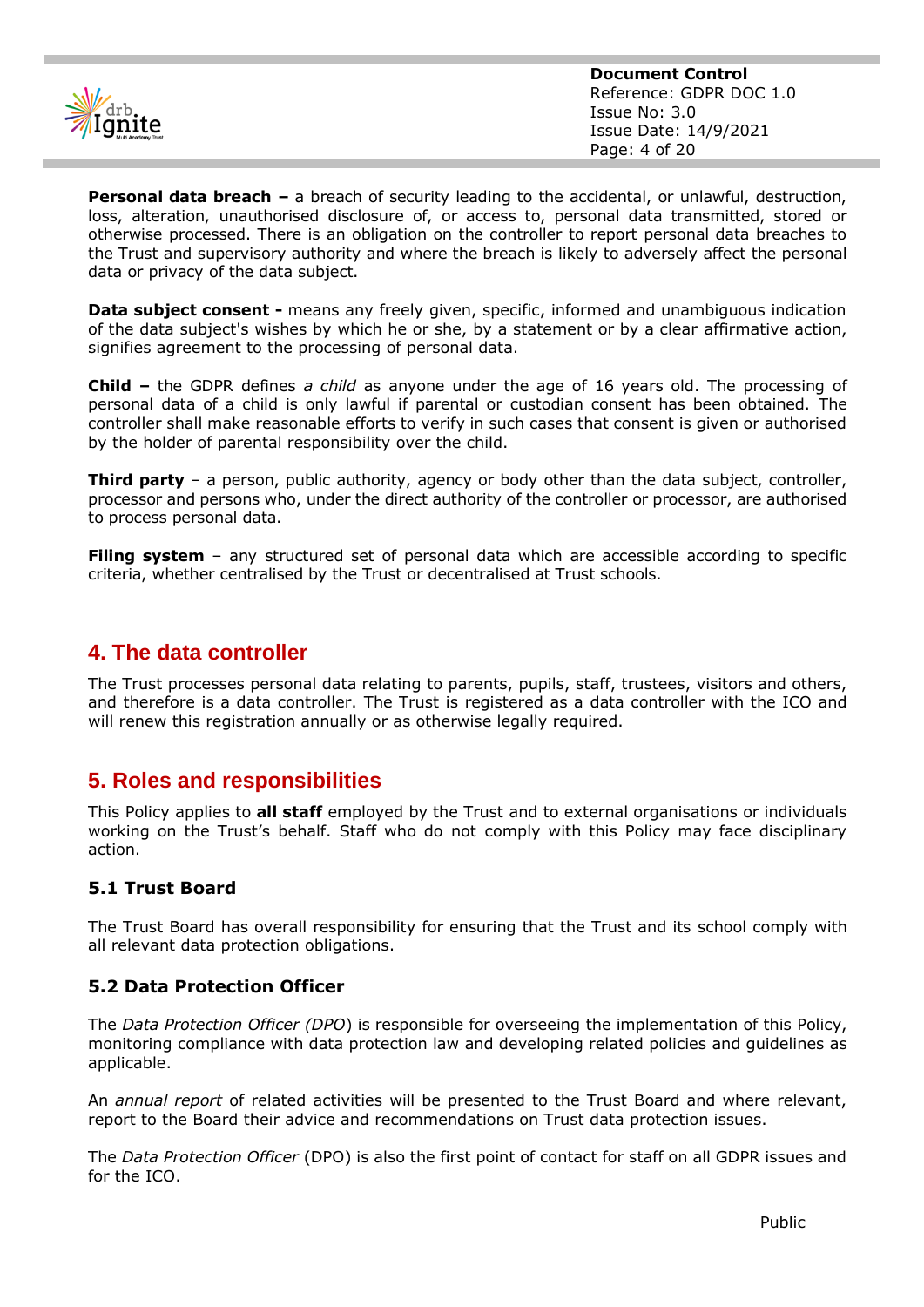

The Trust's DPO is Alvin Walters email: [dpo@drbignitemat.co.uk](mailto:dpo@drbignitemat.co.uk)

## **5.3 CEO and headteachers**

The Trust's CEO and headteachers act as representatives of the data controller on a day-to-day basis.

## **5.4 Staff**

Staff are responsible for:

- collecting, storing and processing any personal data in accordance with this Policy
- informing the Trust/school of any changes to their personal data e.g. a change of address
- familiarising themselves with the data protection principles in *Section 6* below.
- contacting the DPO:
	- o with any questions about the operation of this Policy, data protection law, retaining personal data or keeping personal data secure
	- o if they have any concerns that this Policy is not being followed
	- $\circ$  if they are unsure whether or not they have a lawful basis to use personal data in a particular way
	- o if they need to rely on or capture consent, draft a privacy notice, deal with data protection rights invoked by an individual, or transfer personal data outside the Trust
	- o if there has been a data breach in which case the DPO *MUST* be informed immediately
	- $\circ$  whenever they are engaging in a new activity that may affect the privacy rights of individuals
	- $\circ$  if they need help with any contracts or sharing personal data with third parties.

# **6. Data protection principles and DPO**

The GDPR is based on data protection principles that the Trust must comply with.

The principles state that personal data must be:

#### • **Processed lawfully, fairly and in a transparent manner.**

#### **For note:**

**Lawful** – means identifying a lawful basis before personal data can be processed. These are often referred to as the *conditions for processing* and include such things as consent.

**Fairly** – in order for processing to be fair, the data controller has to make certain information available to the data subjects.

**Transparently** – the GDPR includes rules on giving privacy information to data subjects These are detailed and specific and place an emphasis on making privacy notices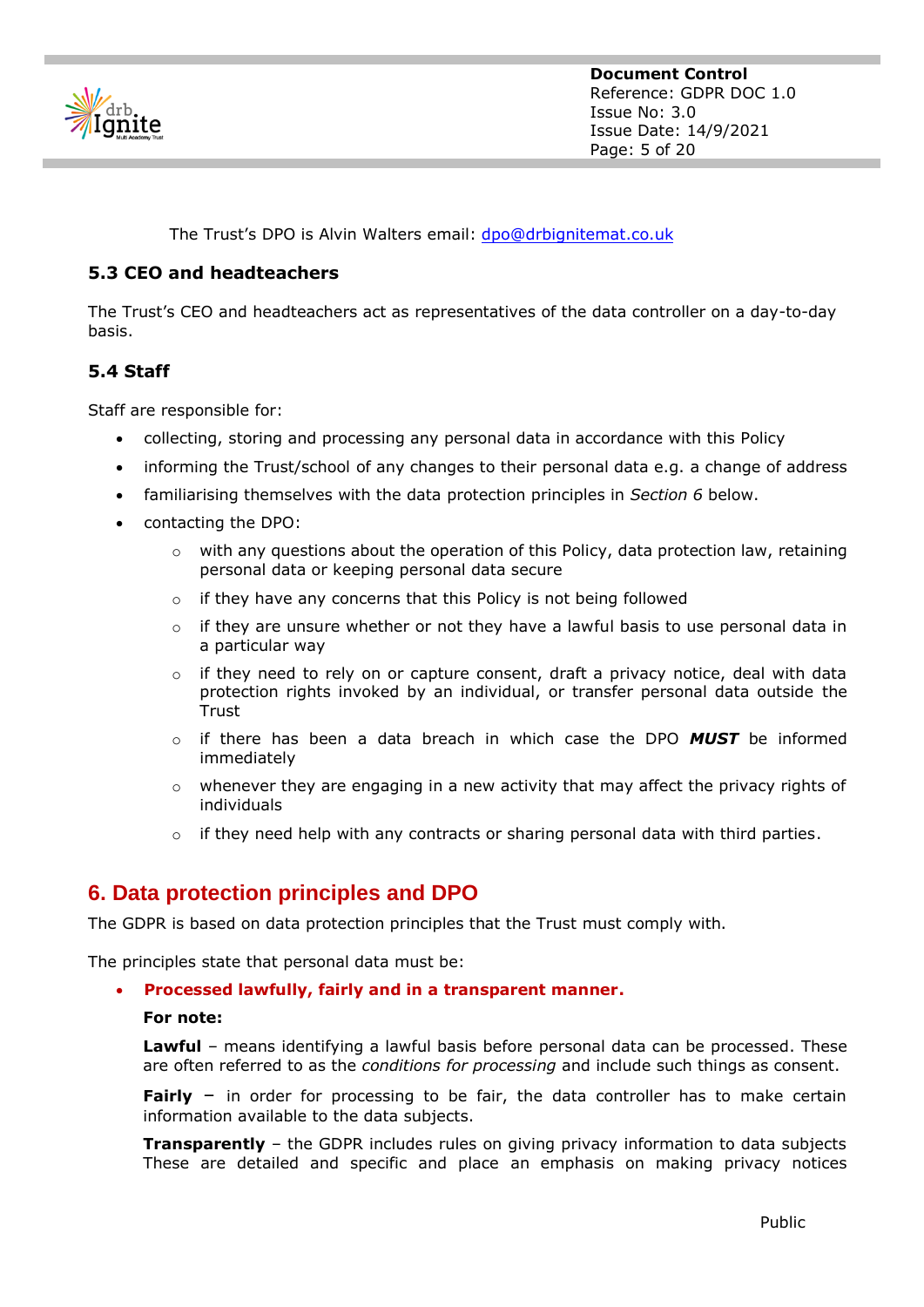

understandable and accessible. Information must be communicated to the data subject in an intelligible form using clear and plain language.

The ICO provides further guidance on privacy notices, transparency and control here: [https://ico.org.uk/for-organisations/guide-to-data-protection/privacy-notices](https://ico.org.uk/for-organisations/guide-to-data-protection/privacy-notices-transparency-and-control/)[transparency-and-control/](https://ico.org.uk/for-organisations/guide-to-data-protection/privacy-notices-transparency-and-control/)

## • **Purpose and intent of processing**

Personal data can only be obtained for *specified, explicit and legitimate processing purposes* the data subject has been made aware of and no other without further consent.

#### • **Data minimisation**

Data collected on the data subject should be limited to what is necessary in relation to the purposes for which it is processed.

#### • **Accurate and up to date**

The data controller must ensure as far as is reasonably possible that the information collected is correct and current.

#### • **Retention limitations**

All personal information *MUST* have an expiration date applied appropriate to its collected purpose, after which it must cease to be available

#### • **Security**

Processors must ensure appropriate technical and organisational measures are in place to ensure data security. This includes protection against unlawful processing, accidental loss, destruction or damage.

## **The Data Protection Officer**

The *Data Protection Officer* will carry out risk assessments taking into account all the circumstances of the Trust's controlling or processing operations.

In determining appropriateness, the *Data Protection Officer* will consider the extent of possible damage or loss that might be caused to individuals if a security breach occurs, the effect of any security breach on the Trust itself and any likely reputational damage including the possible loss of stakeholder trust.

When assessing appropriate **technical** measures, the *Data Protection Officer* will consider such operational behaviours as:

- Password protection
- Automatic locking of idle terminals
- Removal of access rights for USB and other memory media
- Virus checking software and firewalls
- Role-based access rights including those assigned to temporary staff
- Encryption of devices that leave Trust premises such as laptops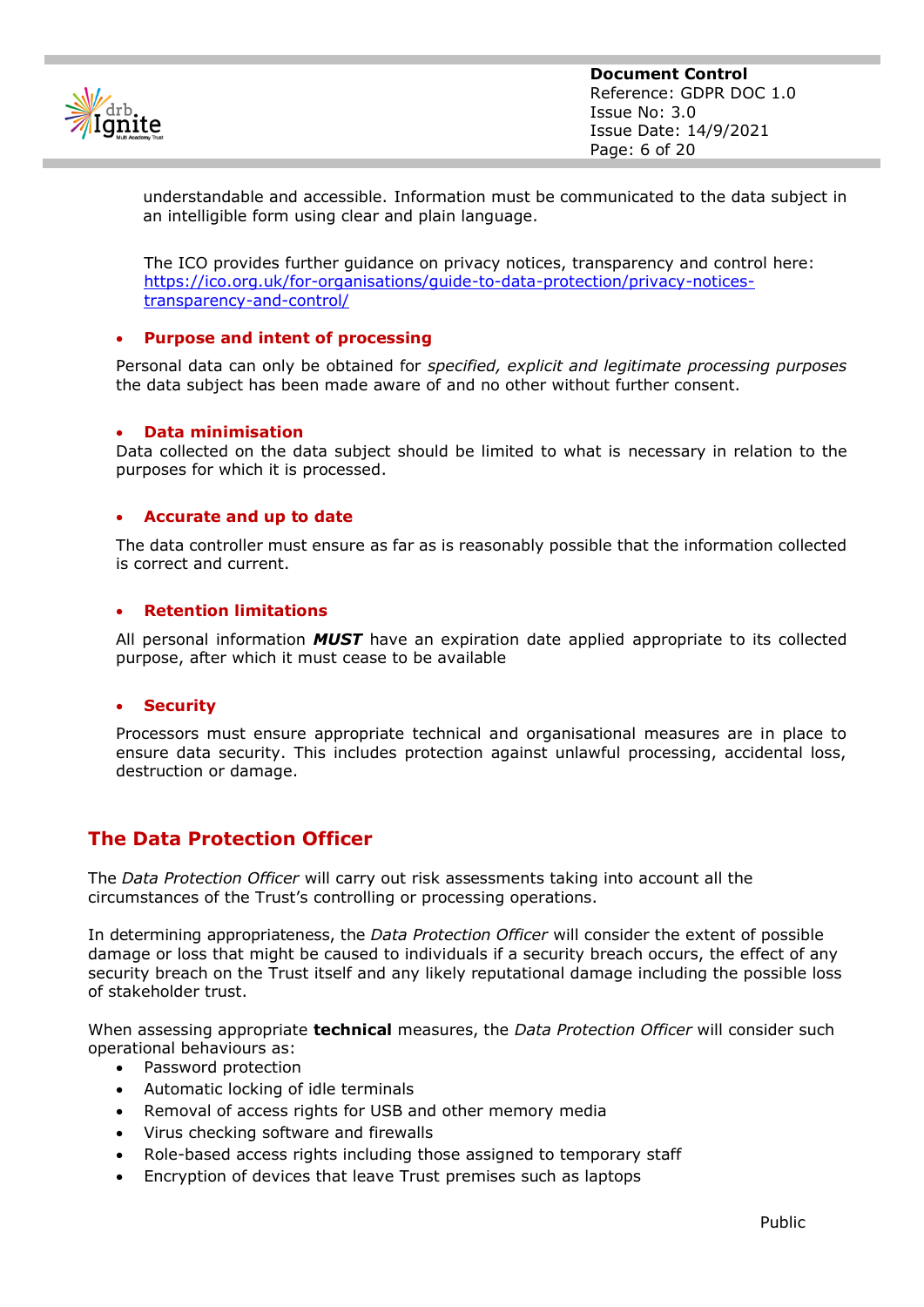| onite                |
|----------------------|
| <b>Academy Trust</b> |

- Security of all networks
- Privacy enhancing technologies such as pseudonymisation and anonymisation
- Implementing appropriate security standards relevant to the Trust.

When assessing appropriate **organisational** measures the *Data Protection Officer* will consider the following:

- The appropriate training levels throughout Trust
- Measures that consider the reliability of staff e.g. such as job references
- The inclusion of *data protection* expectations in staff contracts
- Identification of disciplinary action measures for data breaches
- Monitoring of staff for compliance with relevant security standards
- Physical access controls to electronic and paper-based records
- Adoption of a clear desk policy
- Storing of paper-based data in lockable fire-proof cabinets
- Restricting the use of portable electronic devices outside of the workplace
- Restricting the use of staff's own personal devices being used in the workplace
- Adopting clear rules about passwords
- Making regular backups of personal data and storing the media off-site
- The imposition of appropriate security measures when transferring data outside the **Trust**

## **For note:**

The GDPR includes provisions that promote accountability and governance. These complement the GDPR's transparency requirements. The accountability principle in Article 5(2) requires the DPO to demonstrate compliance with the principles and states explicitly that this is the responsibility of the DPO.

The ICO has published guidance on accountability and governance which can be viewed here:

[https://ico.org.uk/for-organisations/data-protection-reform/overview-of-the](https://ico.org.uk/for-organisations/data-protection-reform/overview-of-the-gdpr/accountability-and-governance/)[gdpr/accountability-and-governance/](https://ico.org.uk/for-organisations/data-protection-reform/overview-of-the-gdpr/accountability-and-governance/)

# **7. Collecting personal data**

## **7.1 Lawfulness, fairness and transparency**

The Trust will only process personal data where it can demonstrate one of *6 lawful bases* i.e. legal reasons to do so under data protection law:

- The data needs to be processed so that the Trust/school can *fulfil a contract* with the individual, or the individual has asked the Trust/ school to take specific steps before entering into a contract
- The data needs to be processed so that the Trust/school can *comply with a legal obligation*
- The data needs to be processed to ensure the *vital interests* of the individual e.g. to protect someone's life
- The data needs to be processed so that the Trust/school can perform a task in the *public interest* and thereby carry out its official functions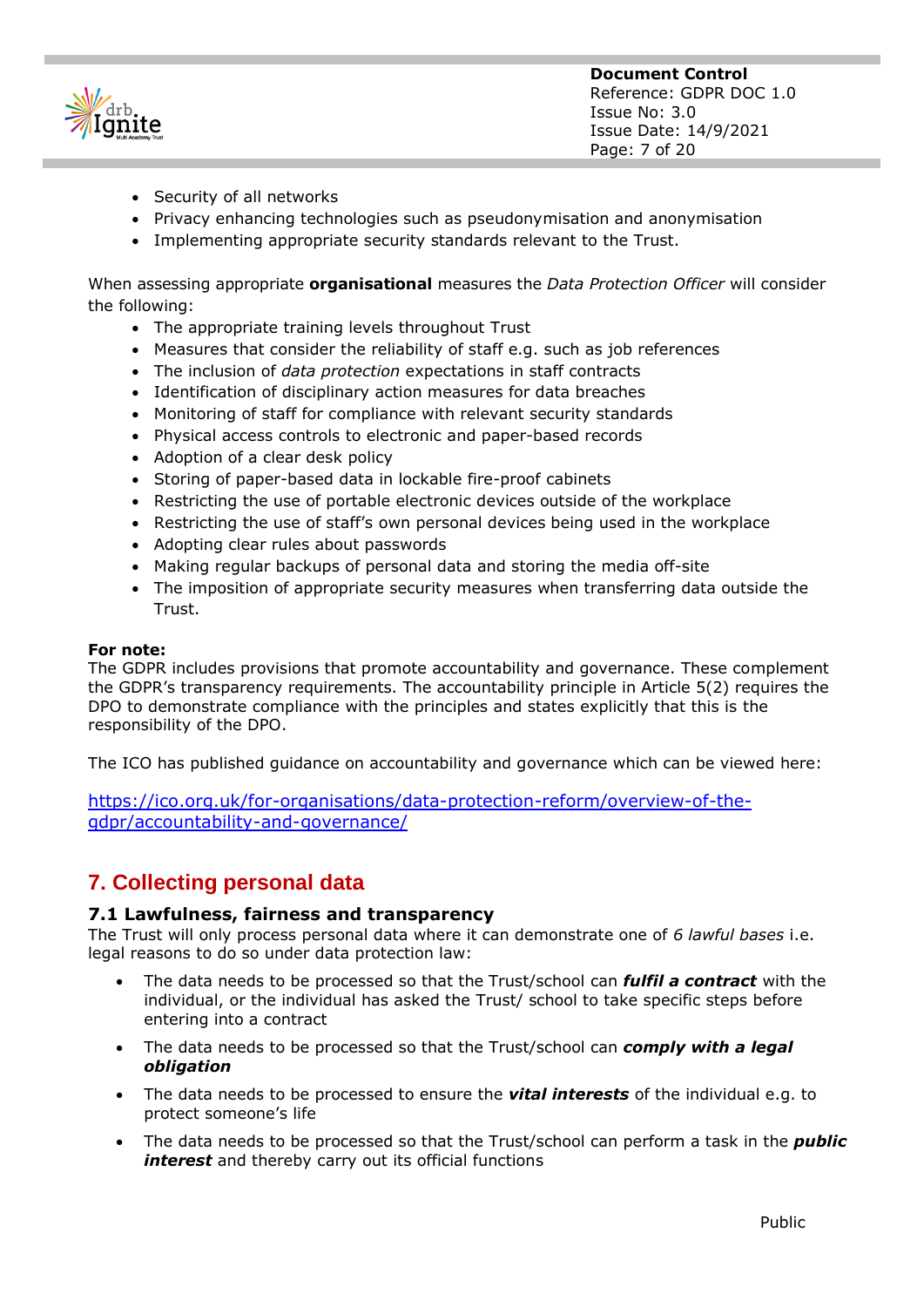

- The data needs to be processed for the *legitimate interests* of the Trust/school or a third party (provided the individual's rights and freedoms are not overridden)
- The individual (or their parent/carer when appropriate in the case of a pupil) has freely given clear **consent**

#### **For note:**

For special categories of personal data, the Trust will also meet one of the special category conditions for processing which are set out in the *GDPR* and *Data Protection Act 2018*.

## **7.2 Limitation, minimisation and accuracy**

The Trust will only collect personal data for specified, explicit and legitimate reasons. The Trust will explain these reasons to individuals when their data is first collected. If the Trust wants to use personal data for reasons other than those given when the data is first obtained, it will inform the individuals concerned before it does so and seek consent where necessary.

Staff must only process personal data where it is necessary in order to do their job. When staff no longer need the personal data they hold, they must ensure it is deleted or anonymised. This will be done in accordance with the Trust's *Retention of Records Procedure* and *Retention of Records Schedule*.

## **8. Sharing personal data**

The Trust will not normally share personal data with anyone else. However, there may be exceptions where:

- there is an issue with a pupil or parent/carer that puts the safety of staff at risk
- there is need to liaise with other agencies. The Trust/school will seek consent as necessary before doing this
- Trust suppliers or contractors need data to enable them to provide services to our staff and pupils. When doing this the Trust will:
	- $\circ$  only appoint suppliers or contractors who can provide sufficient quarantees that they comply fully with data protection law
	- o establish a *data sharing agreement* with the supplier or contractor, either in the contract or as a stand-alone agreement, to ensure the fair and lawful processing of any personal data the Trust shares
	- $\circ$  only share data that the supplier or contractor needs to carry out their service, and information necessary to keep them safe while working with the Trust.

The Trust will also share personal data with law enforcement and government bodies where we are legally required to do so, including for:

- the prevention or detection of crime and/or fraud
- the apprehension or prosecution of offenders
- the assessment or collection of tax owed to HMRC
- in connection with legal proceedings
- where the disclosure is required to satisfy safeguarding requirements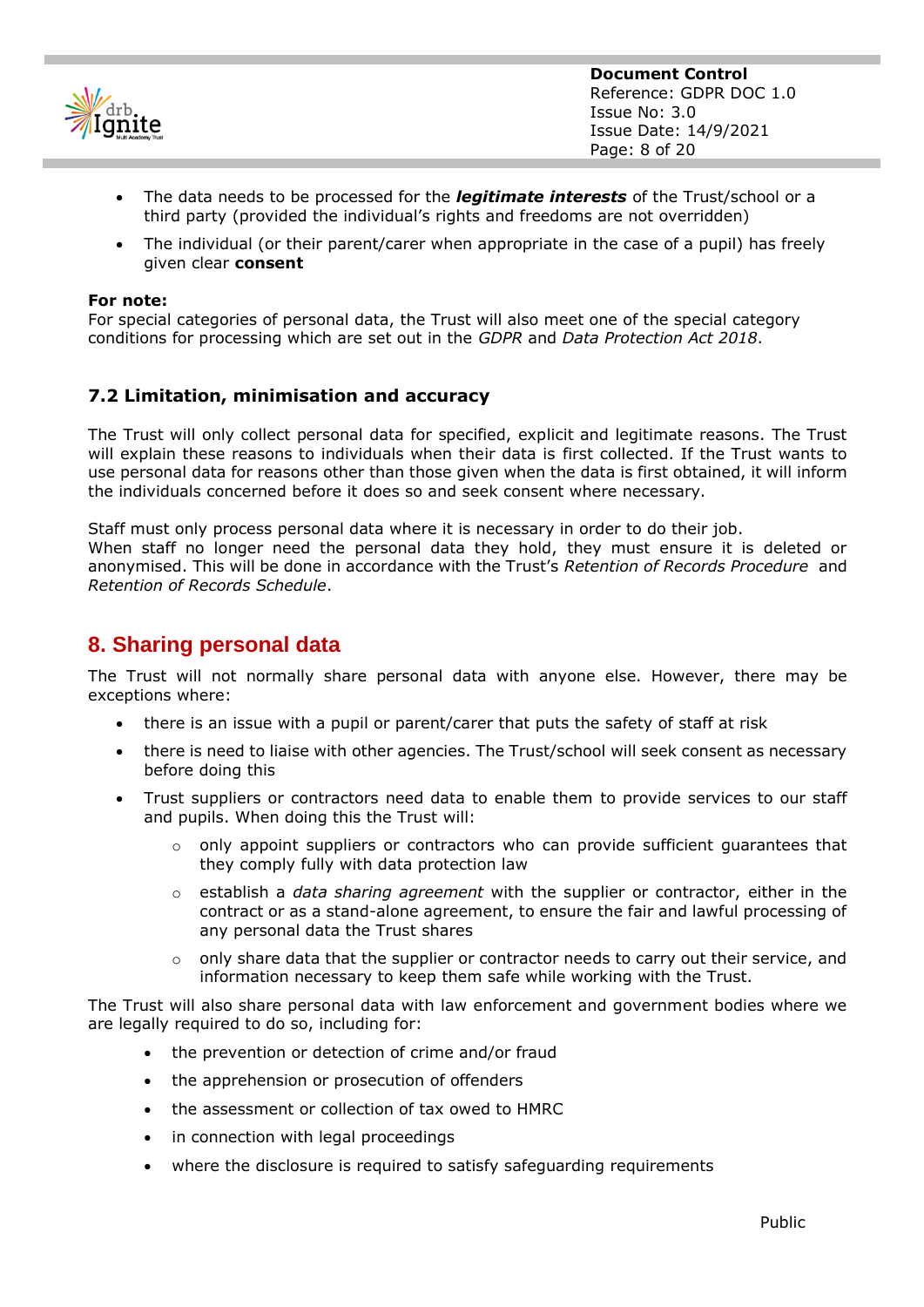

• research and statistical purposes, as long as personal data is sufficiently anonymised, or full consent has been provided.

#### **For note:**

The Trust may also share personal data with emergency services and local authorities to help them to respond to an emergency situation that affects any of the Trust's pupils or staff. Where the Trust transfers personal data to a country or territory outside the *European Economic Area*, it will do so in accordance with data protection law.

# **9. Subject access requests and other rights of individuals**

## **9.1 Subject access requests**

Individuals have a right to make a *subject access request* to gain access to personal information that the Trust/school holds about them.

This includes:

- confirmation that their personal data is being processed
- access to a copy of the data
- the purposes of any data processing
- the categories of personal data concerned
- who the data has been, or will be, shared with
- how long the data will be stored, or if this isn't possible, the criteria used to determine this period
- the source of the data, if not the individual
- whether any automated decision-making is being applied to the data and what the significance and consequences of this might be for the individual

**Subject access requests** must be submitted in writing, either by letter or email to the Trust's DPO.

They should include:

- Name of individual
- Correspondence address
- Contact number and email address
- Details of the information requested

If senior leaders receive a *subject access request* they must immediately forward it to the Trust DPO and follow the Trust's [Subject Access Request Procedure \(GDPR DOC 2.2\).](https://drbignitemat.sharepoint.com/:w:/s/GovPart/EbpcJutaJ2dJuPBPYXKTHWcBzknb98OuNot_G8iyEsjv6Q?e=N8suw9)

## **9.2 Children and subject access requests**

Personal data about a child belongs to that child and not the child's parents or carers. For a parent or carer to make a *subject access request* with respect to their child, the child must either be unable to understand their rights and the implications of a subject access request or have given their consent.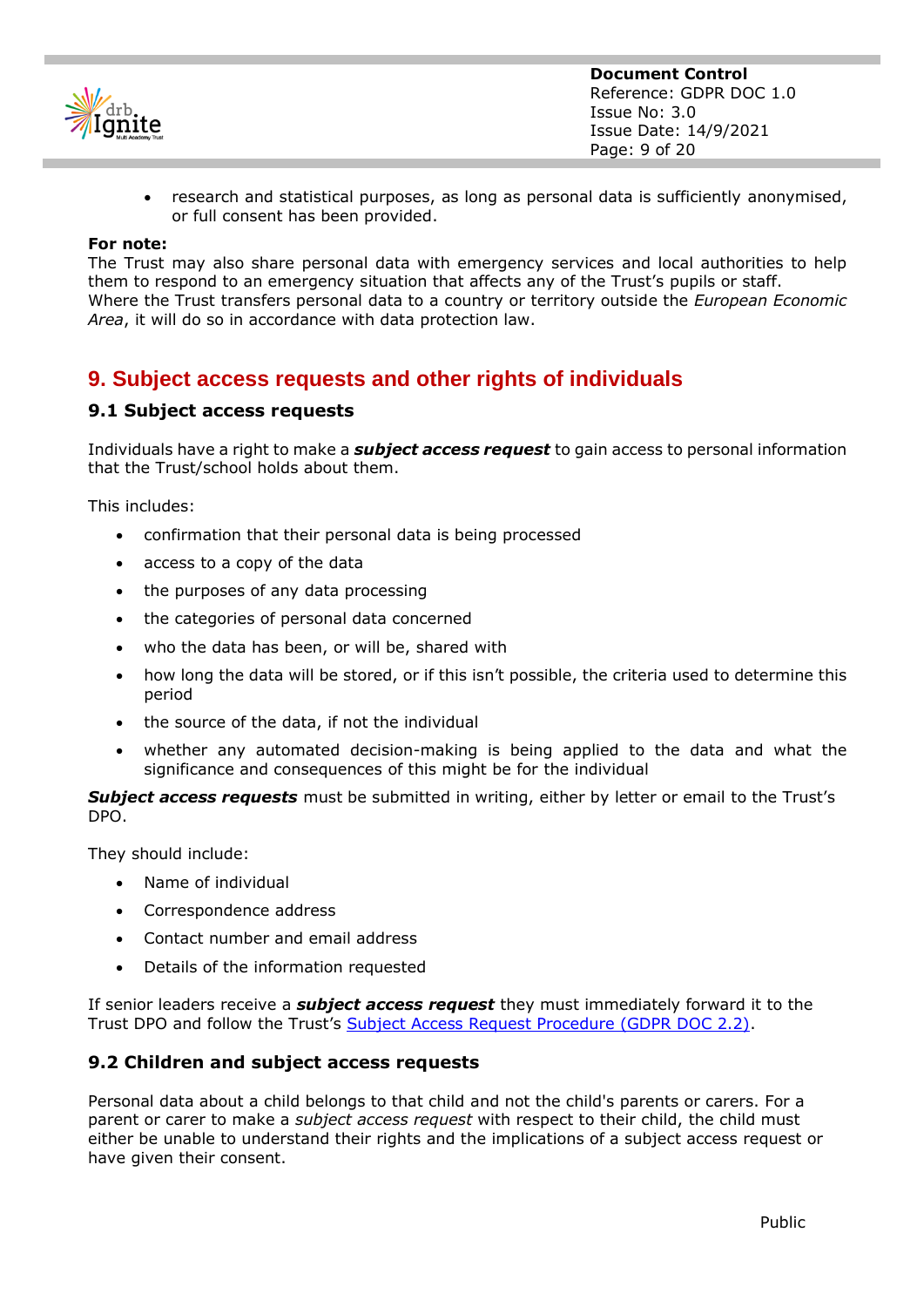

Children below the age of 12 are generally not regarded to be mature enough to understand their rights and the implications of a *subject access request*. Therefore, most subject access requests from parents or carers of pupils in Trust schools may be granted without the express permission of the pupil.

## **For note:**

This is not a rule and a pupil's ability to understand their rights will always be judged on a caseby-case basis.

## **9.3 Responding to subject access requests**

When responding to subject access requests the Trust:

- may ask the individual to provide 2 forms of identification
- may contact the individual via phone to confirm the request was made
- will respond without delay and within 1 month of receipt of the request
- will provide the information free of charge
- may tell the individual it will comply within 3 months of receipt of the request, where a request is complex or numerous. The Trust will inform the individual of this within 1 month, and explain why the extension is necessary

The Trust will not disclose information if it:

- might cause serious harm to the physical or mental health of the pupil or another individual
- would reveal that the child is at risk of abuse, where the disclosure of that information would not be in the child's best interests
- is contained in adoption or parental order records
- is given to a court in proceedings concerning the child.

If the request is unfounded or excessive, the Trust may refuse to act on it, or charge a reasonable fee which considers administrative costs.

A request will be deemed to be unfounded or excessive if it is repetitive or asks for further copies of the same information.

When the Trust refuses a request, it will tell the individual why, and tell them they have the right to complain to the ICO.

## **9.4 Other data protection rights of the individual**

In addition to the right to make a subject access request and to receive information when the Trust is collecting their data about how the data will be used and processed, individuals also have the right to:

- withdraw their consent to processing at any time
- ask the Trust to rectify, erase or restrict processing of their personal data, or object to the processing of it (in certain circumstances)
- prevent use of their personal data for direct marketing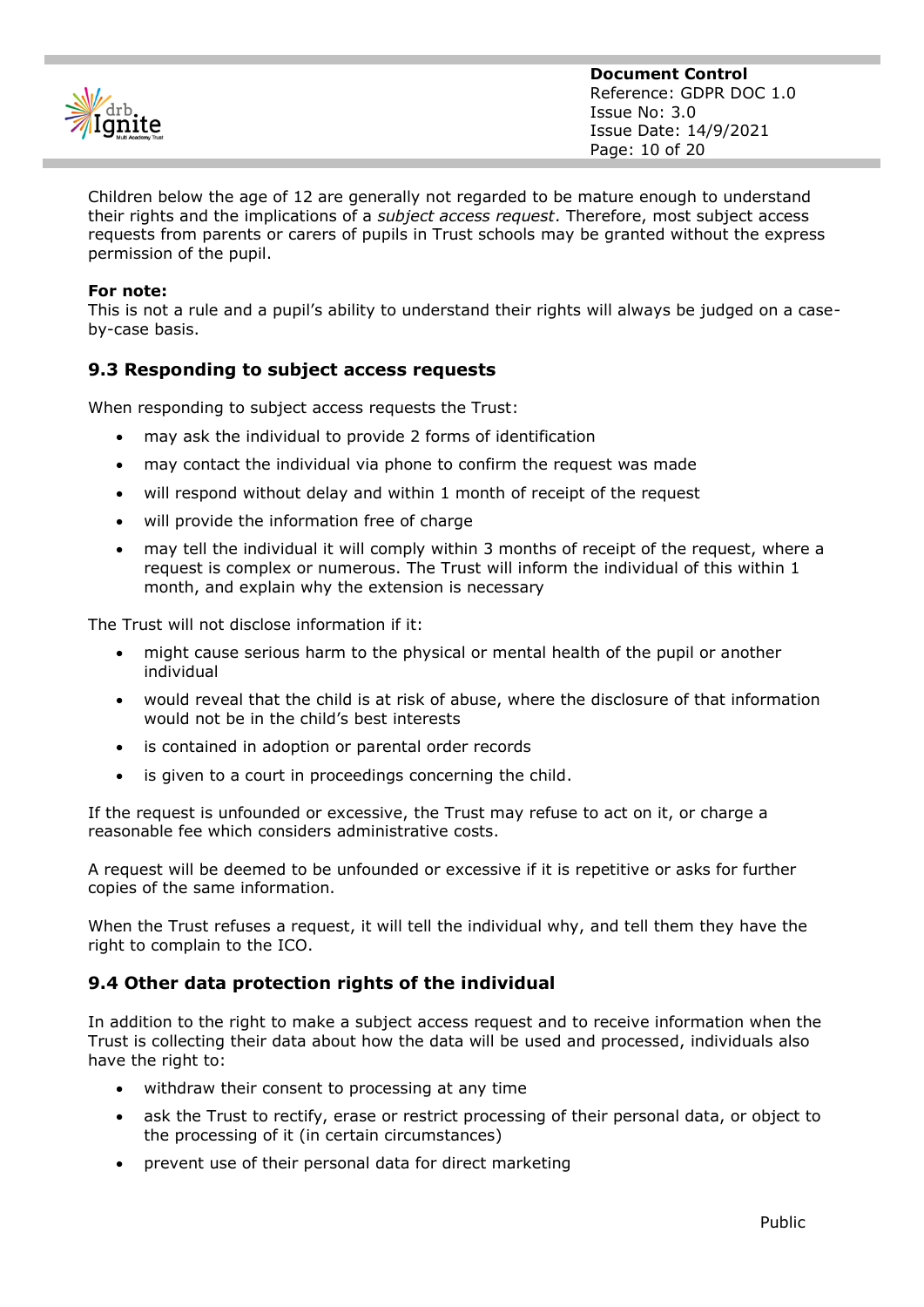

- challenge processing which has been justified on the basis of public interest
- request a copy of agreements under which their personal data is transferred outside of the *European Economic Area*
- object to decisions based solely on automated decision making or profiling (decisions taken with no human involvement, that might negatively affect them)
- prevent processing that is likely to cause damage or distress
- be notified of a data breach in certain circumstances
- make a complaint to the ICO
- ask for their personal data to be transferred to a third party in a structured, commonly used and machine-readable format (in certain circumstances)

Individuals should submit any request to exercise these rights to the Trust's DPO. If staff receive such a request, they must immediately forward it to the DPO.

## **10. Parental requests to see their child's educational record**

Parents, or those with parental responsibility, have a legal right to free access to their child's educational record (which includes a range of information about a pupil) within 15 school days of receipt of a written request.

## **11. Biometric recognition systems**

Where the Trust uses pupils' biometric data as part of an automated biometric recognition system e.g. pupils use finger prints to receive school dinners instead of paying with cash, the Trust will comply with:

- the requirements of the [Protection of Freedoms Act 2012](https://www.legislation.gov.uk/ukpga/2012/9/section/26)
- Article 9 of the GDPR
- the Trust Biometric Data Policy

Parents/carers will be notified before any biometric recognition system is put in place or before their child first takes part in it. The Trust/school will obtain written consent from at least one parent or carer before it takes any biometric data from their child.

Parents/carers and pupils have the right to choose not to use any biometric system(s). The Trust/school will provide alternative means of accessing the relevant services for those pupils.

Parents/carers and pupils can object to participation in any biometric recognition system(s), or withdraw consent, at any time, and the Trust/school will make sure that any relevant data already captured is deleted.

As required by law, if a pupil refuses to participate in, or continue to participate in, the processing of their biometric data, the Trust/school will not process that data irrespective of any consent given by the pupil's parents/carers.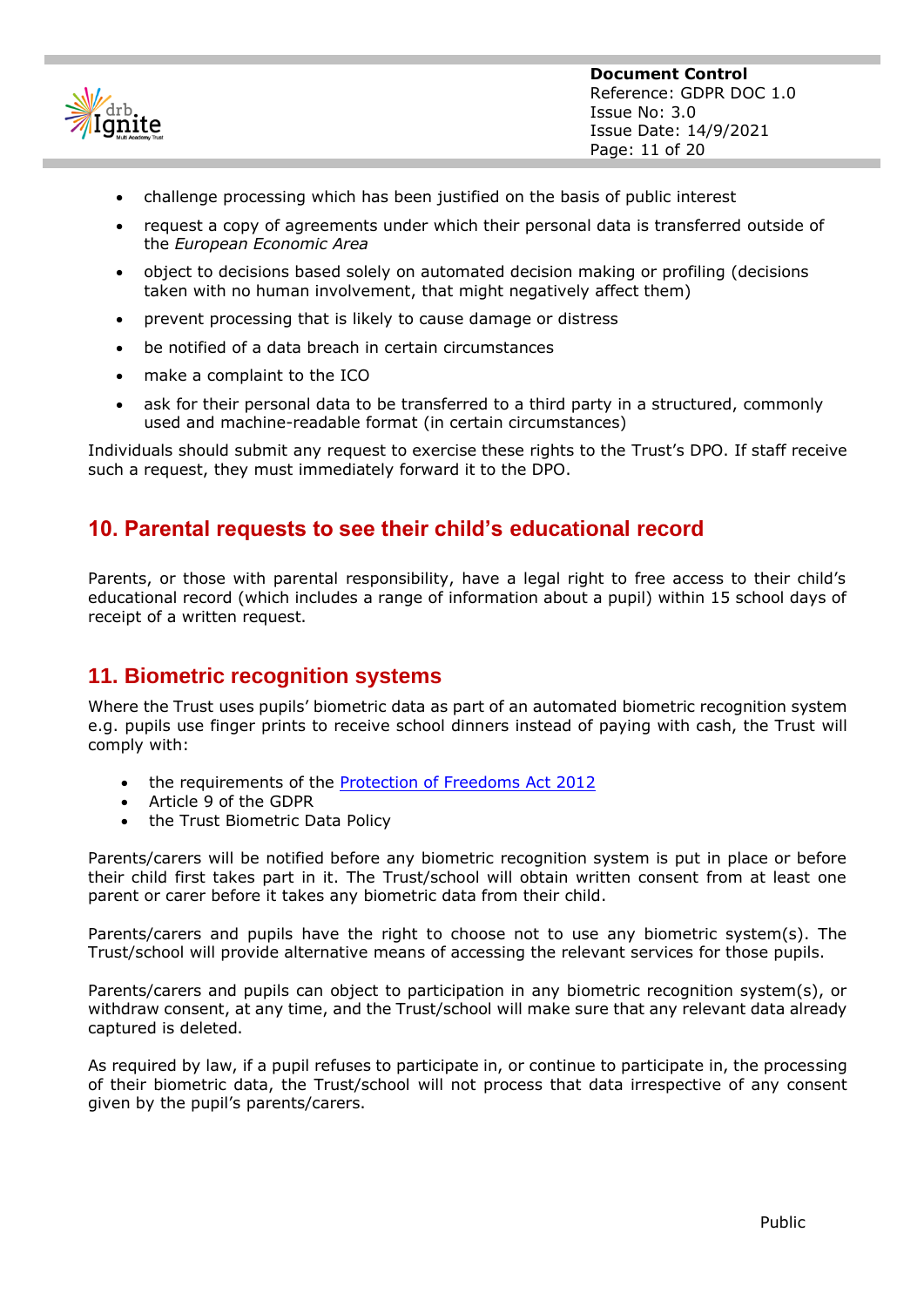

# **12. CCTV**

The Trust uses CCTV in various locations around school sites to maintain safety and security. The Trust will adhere to the ICO's [code of practice](https://ico.org.uk/media/for-organisations/documents/1542/cctv-code-of-practice.pdf) for the use of CCTV.

The Trust does not need to ask individuals' permission to use CCTV, but it will make it clear where individuals are being recorded. Security cameras are clearly visible and accompanied by prominent signs explaining that CCTV is in use.

Any enquiries about CCTV systems should be directed to the headteacher or DPO.

# **13. Photographs and videos**

As part of Trust/school activities, photographs and record images of individuals may be taken within our schools.

The Trust/school will obtain written consent from parents/carers for photographs and videos to be taken of their child for communication, marketing and promotional materials. The Trust/school will clearly explain how the photograph and/or video will be used to both the parent/carer and pupil.

Uses may include:

- within schools on notice boards and in school magazines, brochures, newsletters, etc.
- outside schools by external agencies such as the school photographer, newspapers, campaigns
- online on Trust/school websites or social media pages.

Consent can be refused or withdrawn at any time. If consent is withdrawn, the Trust/school will delete the photograph or video and not distribute it further.

When using photographs and videos in this way the Trust/school will not accompany them with any other personal information about the child, to ensure they cannot be identified.

#### **For note:**

More information can be found in the Trust's *Safeguarding and Child Protection Policy*.

# **14. Data protection by design and default**

The Trust will put measures in place to show that it has integrated data protection into all data processing activities including:

- appointing a suitably qualified DPO and ensuring the DPO has the necessary resources to fulfil all duties and maintain expert knowledge
- only processing personal data that is necessary for each specific purpose of processing, and always in line with the data protection principles set out in Section 6
- completing *privacy impact assessments* where the Trust's processing of personal data presents a high risk to rights and freedoms of individuals, and when introducing new technologies (the Trust's DPO will advise on this process)
- integrating data protection into internal documents including this Policy, any related policies and associated privacy notices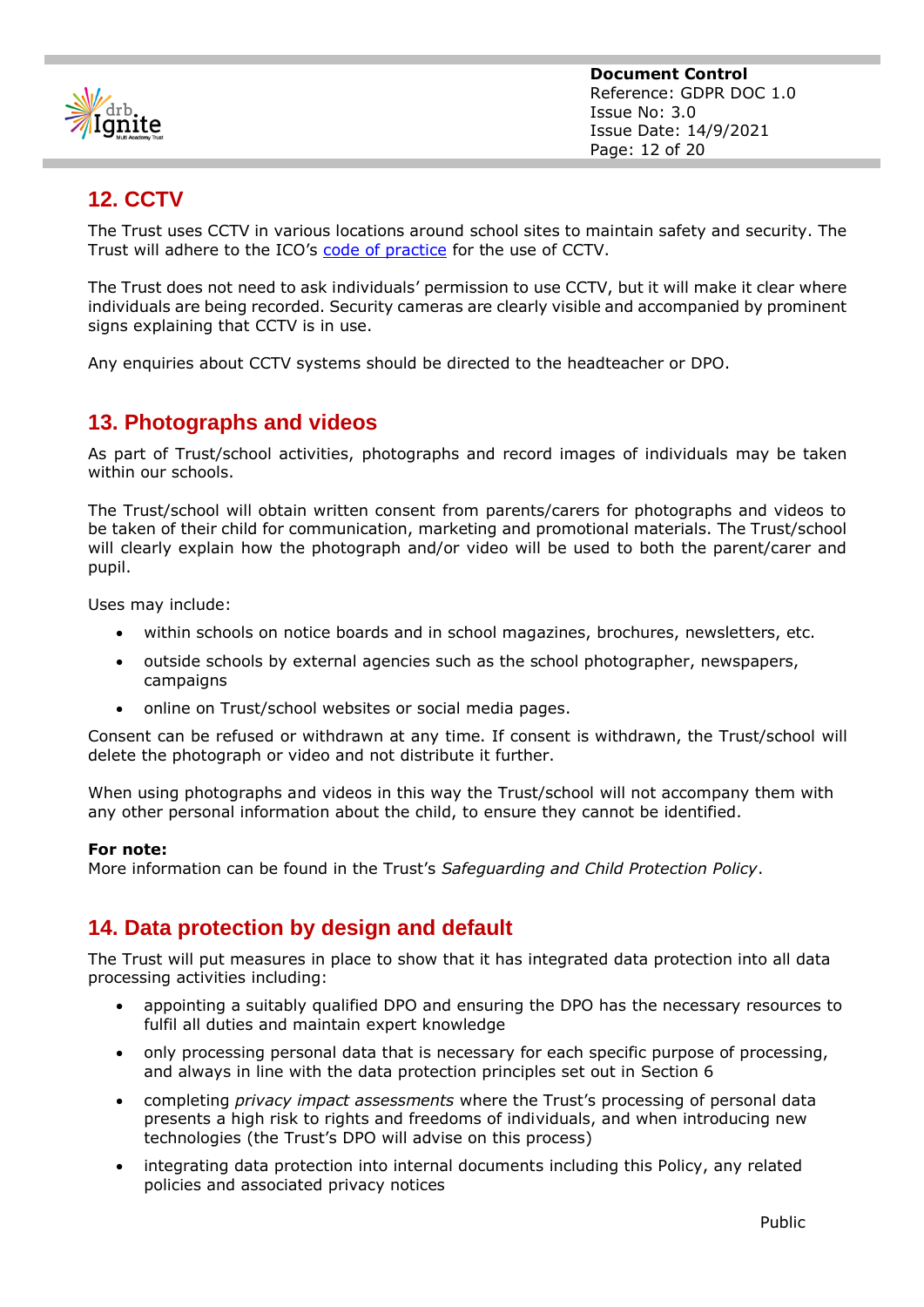

- regularly training staff on data protection law, this Policy, any related policies and any other data protection matters
- regularly conducting reviews and audits to test Trust privacy measures and ensure full compliance with all GDPR requirements
- maintaining records of processing activities including:
	- $\circ$  for the benefit of data subjects, making available the name and contact details of the Trust and DPO and all information the Trust is required to share about how it uses and processes personal data via associated privacy notices
	- o for all personal data that the Trust holds, maintaining an internal record of the type of data, data subject, how and why the Trust is using the data, any thirdparty recipients, how and why the Trust is storing the data, retention periods and how the Trust is keeping the data secure.

# **15. The Children's Code**

## **The Children's code does not apply to schools.**

To be defined as an *Information Society Service (ISS*), organisations must meet several qualifying conditions which are set out in [services covered by the code.](https://ico.org.uk/for-organisations/guide-to-data-protection/ico-codes-of-practice/age-appropriate-design-a-code-of-practice-for-online-services/services-covered-by-this-code/) Schools do not meet the definition of an ISS. However, the Code's vision – to ensure that the best interests of children are a primary concern when using their data – closely aligns with the Trust's own educational mission.

The Trust/schools are required to comply with [UK GDPR](https://ico.org.uk/for-organisations/guide-to-data-protection/guide-to-the-general-data-protection-regulation-gdpr/data-protection-impact-assessments-dpias/examples-of-processing-likely-to-result-in-high-risk/) and the Data Protection Act 2018, and the Code sets out what good practice compliance looks like in the areas it covers. The Trust, therefore, aspires to meet the [code's 15 standards](https://ico.org.uk/for-organisations/guide-to-data-protection/ico-codes-of-practice/age-appropriate-design-a-code-of-practice-for-online-services/code-standards/) as a matter of good practice.

#### **Whilst the code does not apply to schools, wider UK data protection law does.**

The Trust and its schools have a range of important responsibilities under the *UK GDPR* and the *DPA 2018* when procuring *EdTech servic*es. These include, due diligence, safeguarding and oversight. The *UK GDPR* states that data protection by design should be taken into consideration for public tenders, and encourages organisations including Trusts and schools to [make sure that](https://gdpr.eu/recital-78-appropriate-technical-and-organisational-measures/)  [controllers and processors are able to fulfil their data protection obligations' when](https://gdpr.eu/recital-78-appropriate-technical-and-organisational-measures/) selecting [services.](https://gdpr.eu/recital-78-appropriate-technical-and-organisational-measures/)

The Trust considers carefully the responsibilities it and the EdTech provider will hold under a specific contractual agreement. More specifically, the degree to which the EdTech provider will be able to influence how children's data is used. The Trust considers who is acting as a sole data controller, or whether it is a joint controllers and processors.

#### **For note:**

[Controllers and processors guidance](https://ico.org.uk/for-organisations/guide-to-data-protection/guide-to-the-general-data-protection-regulation-gdpr/key-definitions/controllers-and-processors/) gives more information to assist organisations to make this assessment.

If EdTech providers fulfil controller responsibilities, the Trust will make sure that EdTech providers are not defined as processors. Controller responsibilities include determining the means and purposes of data processing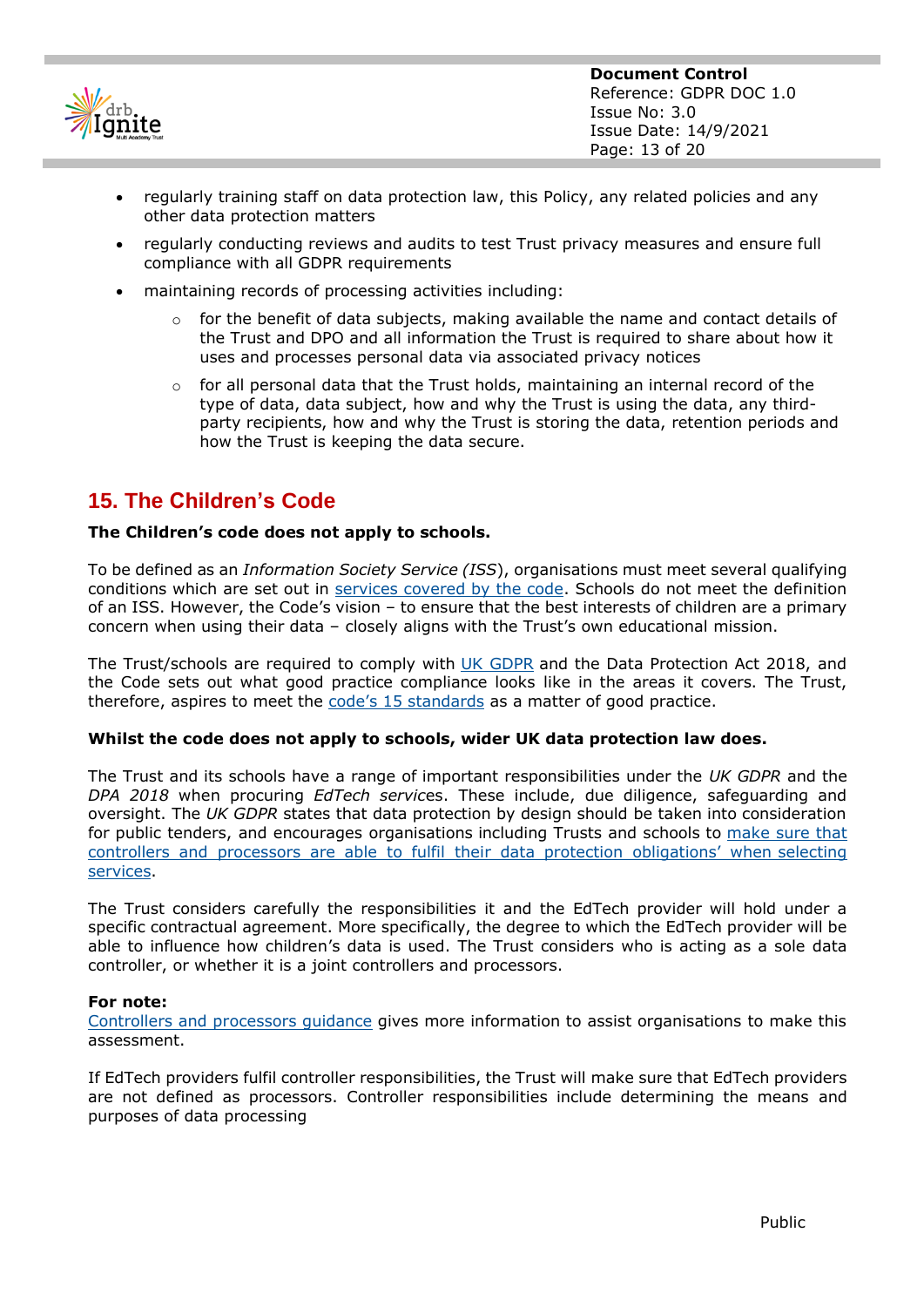

Where an EdTech provider and the Trust are acting as joint controllers, the contract will define who is responsible for complying with different data protection requirements, although both are ultimately accountable for meeting them.

Even where an EdTech provider is acting as a processor, they still have [legal obligations](https://ico.org.uk/for-organisations/guide-to-data-protection/guide-to-intelligence-services-processing/obligations/#processors) to assist the Trust as the controller. The Trust will remind EdTech processors of these obligations, which may include:

- maintaining a record of children's data processing activities, and ensuring they have not processed children's data in any way beyond the Trust's instruction
- proactively notifying the Trust without undue delay if there has been a personal data breach
- implementing appropriate security measures and safeguards to protect children's data
- assisting the Trust with its obligation to undertake *Data Protection Impact Assessments*

#### **For note:**

The Code applies to EdTech services that are likely to be accessed by children on a direct-toconsumer basis. These are services which are freely and directly available to users on open platforms such as the web or via an app store.

This is because EdTech providers meet all the criteria that define a [relevant ISS in-scope of the](https://ico.org.uk/for-organisations/guide-to-data-protection/ico-codes-of-practice/age-appropriate-design-a-code-of-practice-for-online-services/services-covered-by-this-code/)  [code.](https://ico.org.uk/for-organisations/guide-to-data-protection/ico-codes-of-practice/age-appropriate-design-a-code-of-practice-for-online-services/services-covered-by-this-code/)

The Code applies even where the organisation providing the direct-to-consumer EdTech service operates on a non-profit basis.This is because most similar services are normally provided on a for-profit basis in the direct-to-consumer EdTech market, meaning non-profit EdTech are still considered *normally provided for remuneration* - part of the definition of being a relevant ISS.

The code also applies to EdTech services in another scenario. This is where an EdTech service is provided to children through a school, and the EdTech provider influences the nature and purpose of children's data processing.

Examples of where this is likely to apply include:

- schools procuring *off-the-shelf*, pre-defined, EdTechproducts,
- EdTech providers processing children's data for product development or research where the research isn't the core service procured by a school
- EdTech providers processing children's data for marketing and advertising, or their own commercial purposes.

The Trust and EdTech provider will consider respective roles and responsibilities in order to determine whether the EdTech provider is acting as a joint controller or independent controller. Guidance on [Controllers and processors](https://ico.org.uk/for-organisations/guide-to-data-protection/guide-to-the-general-data-protection-regulation-gdpr/key-definitions/controllers-and-processors/) provides more information.

The Children's Code applies here as the EdTech service meets [all three criteria of the ISS](https://ico.org.uk/for-organisations/guide-to-data-protection/ico-codes-of-practice/age-appropriate-design-a-code-of-practice-for-online-services/services-covered-by-this-code/)  [definition.](https://ico.org.uk/for-organisations/guide-to-data-protection/ico-codes-of-practice/age-appropriate-design-a-code-of-practice-for-online-services/services-covered-by-this-code/)

#### **For note:**

The Trust will make sure EdTech providers comply with the following data protection principles: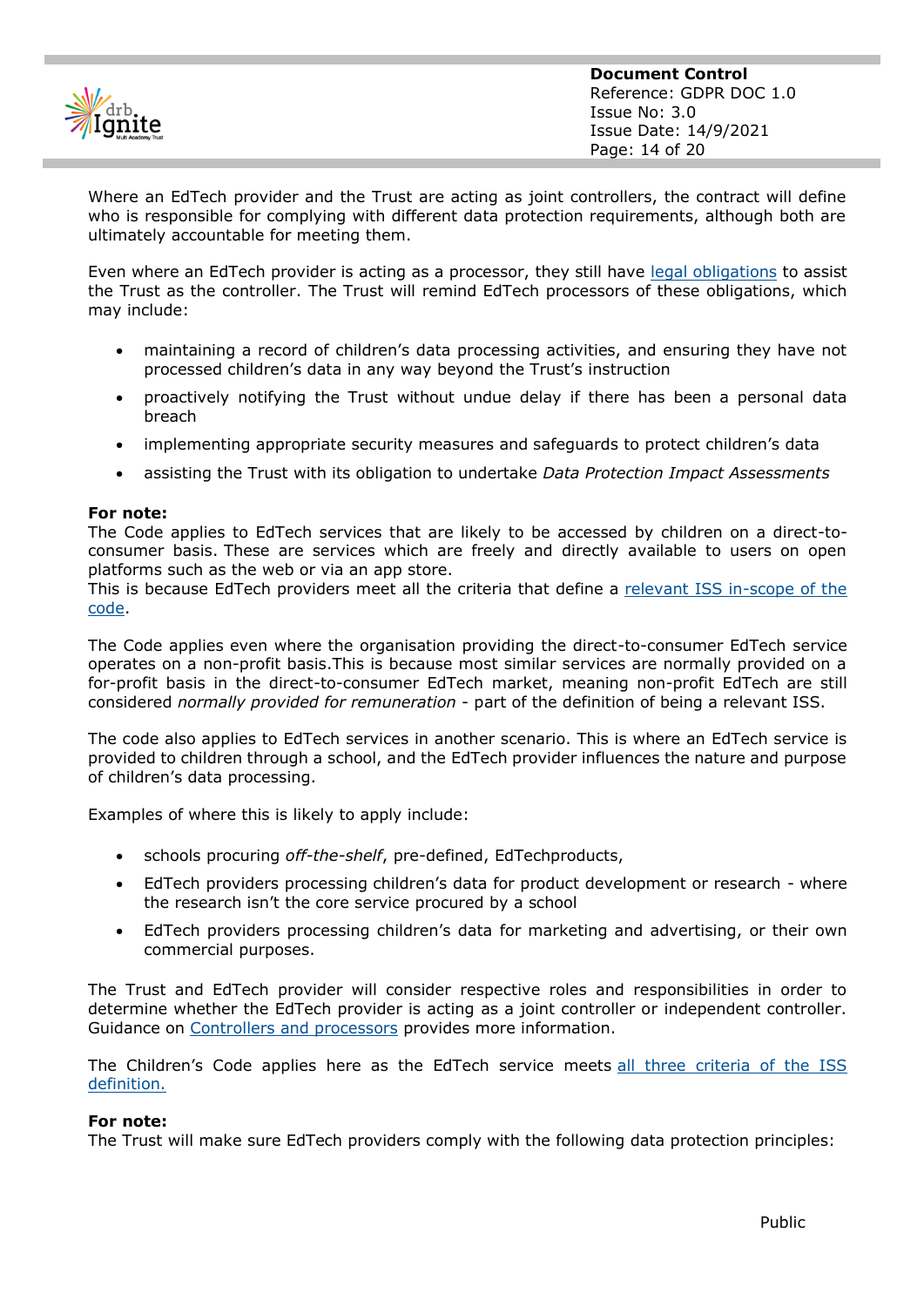

- **Necessity and proportionality.** EdTech providers should be able to evidence that their use of children's data is effective in delivering the stated educational benefit
- **Purpose limitation**. Data gathered and processed by EdTech providers to fulfil the educational functions of the Trust must not be used for any other purpose. This includes re-using children's data for commercial gain, for example through advertising, research for commercial strategy, or new product development.
- **Lawful bases.** The "public task" lawful basis must not be used for data processing that doesn't relate to schools' public tasks, as defined by law (for example within the Education Act 2002). Where EdTech providers are processing for broader purposes, it is likely that legitimate interest legal basis is more appropriate.
- **Data minimisation.** Only gather or process children's data that is needed to perform the given educational function.
- **Data protection impact assessments**. Any processing likely to result in a high risk requires a DPIA – we consider any online service likely-to-be -accessed by children high risk, so EdTech services will need to work in partnership with schools to complete and regularly review a DPIA in respect of service being provided.

# **16. Data security and storage of records**

The Trust will protect personal data and keep it safe from unauthorised or unlawful access, alteration, processing or disclosure, and against accidental or unlawful loss, destruction or damage.

In particular:

- paper-based records and portable electronic devices, such as laptops and hard drives that contain personal data are kept under lock and key when not in use
- papers containing confidential personal data *must* not be left on office or classroom desks, on staffroom tables, pinned to notice/display boards, or left anywhere else where there is general access
- where personal information needs to be taken off site, staff must sign it in and out from the school office
- passwords that are at least 8 characters long containing letters and numbers are used to access school computers, laptops and other electronic devices. Staff and pupils are reminded to change their passwords at regular intervals
- encryption software is used to protect all portable devices and removable media, such as laptops and USB devices
- staff, pupils or trustees who store personal information on their personal devices are expected to follow the same security procedures as for school-owned equipment (see the Trust's *Acceptable Use Policy*.
- Where the Trust needs to share personal data with a third party, it will carry out due diligence and take reasonable steps to ensure it is stored securely and adequately protected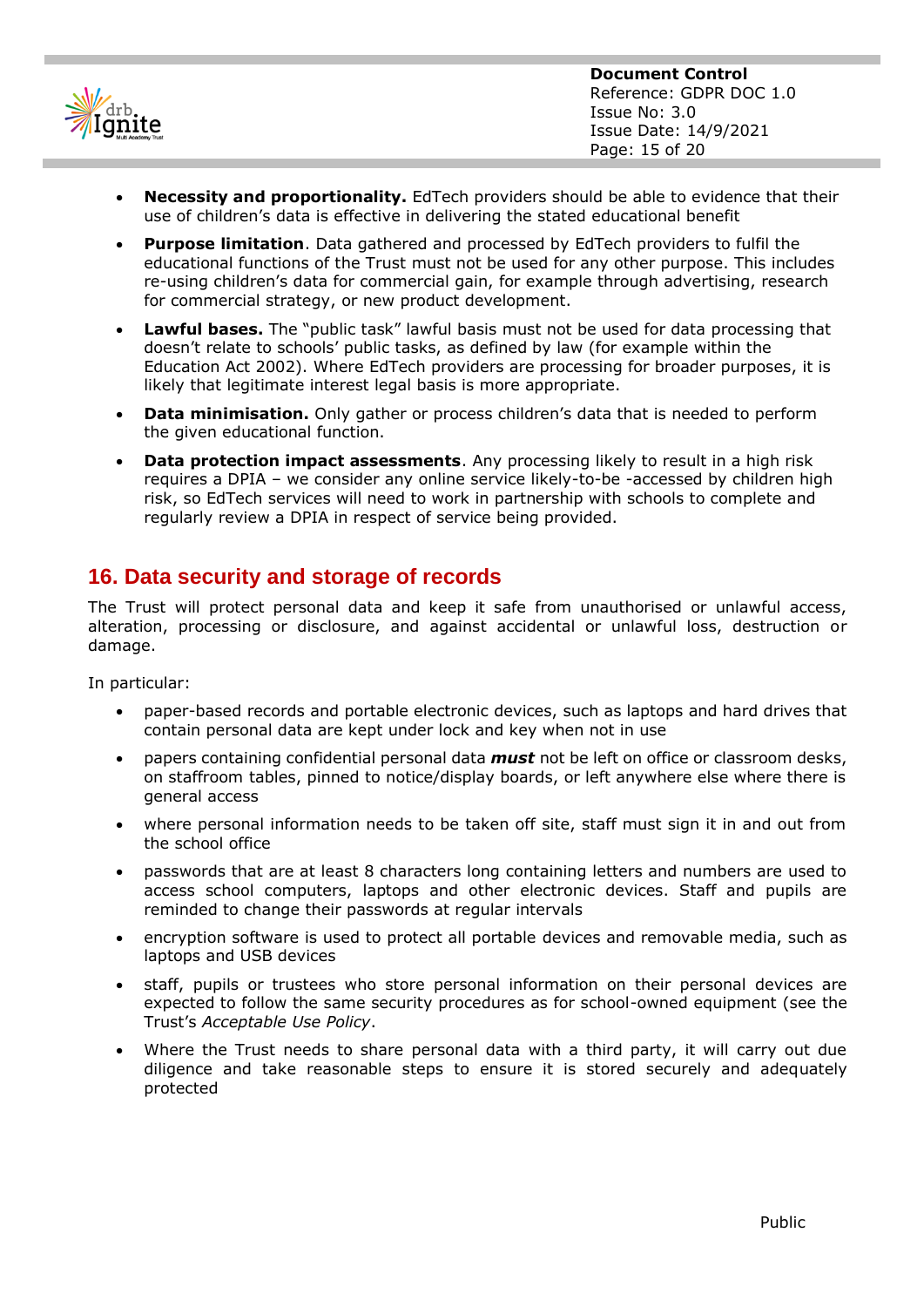

# **17. Disposal of records**

Personal data that is no longer needed will be disposed of securely and in line with the Trust's [Data Retention Policy.](https://drbignitemat.sharepoint.com/:w:/s/GovPart/EfLtM1TMEmNYkhrPXtcHUoYBMhE7bZ1Qg7meMvW0zTvMpA?e=KqGtXk) Personal data that has become inaccurate or out of date will also be disposed of securely, where the Trust cannot or does not need to rectify or update it.

For example, the Trust/school will shred or incinerate paper-based records and overwrite or delete electronic files. The Trust/school may also use a third party to safely dispose of records. The third party will be required to provide sufficient guarantees around compliance with data protection law.

# **18. Personal data breaches**

The Trust will make all reasonable endeavours to ensure that there are no personal data breaches. In the unlikely event of a suspected data breach, the DPO will follow a set procedure. When required, the DPO will report the data breach to the ICO within 72 hours. Such breaches in a Trust/school context may include, but are not limited to:

- anon-anonymised dataset being published on the Trust/school website which shows the test results of pupils eligible for the pupil premium
- safeguarding information being made available to an unauthorised person
- the theft of a Trust/school laptop containing non-encrypted personal data about pupils

# **19. Training**

All staff and trustees are provided with data protection and cyber security training as part of their induction process. Data protection training will also form part of continuing professional development, where changes to legislation, guidance or the Trust's processes make it necessary.

# **20. Publication of Information**

All public authorities, including schools, are required under the *Freedom of Information Act* to adopt a publication scheme that has been approved by the *Information Commissioner***.**

There is currently one approved model publication scheme, which has been produced by the *Information Commissioner's Office (ICO).*

The Trust has adopted the ICO's model scheme. For more information follow the link:

<https://ico.org.uk/media/for-organisations/documents/1153/model-publication-scheme.pdf>

# **21. Links with other policies**

This Policy is linked to other Trust policies and GDPR requirements:

- Acceptable ICT Use Policy
- Information Security Policy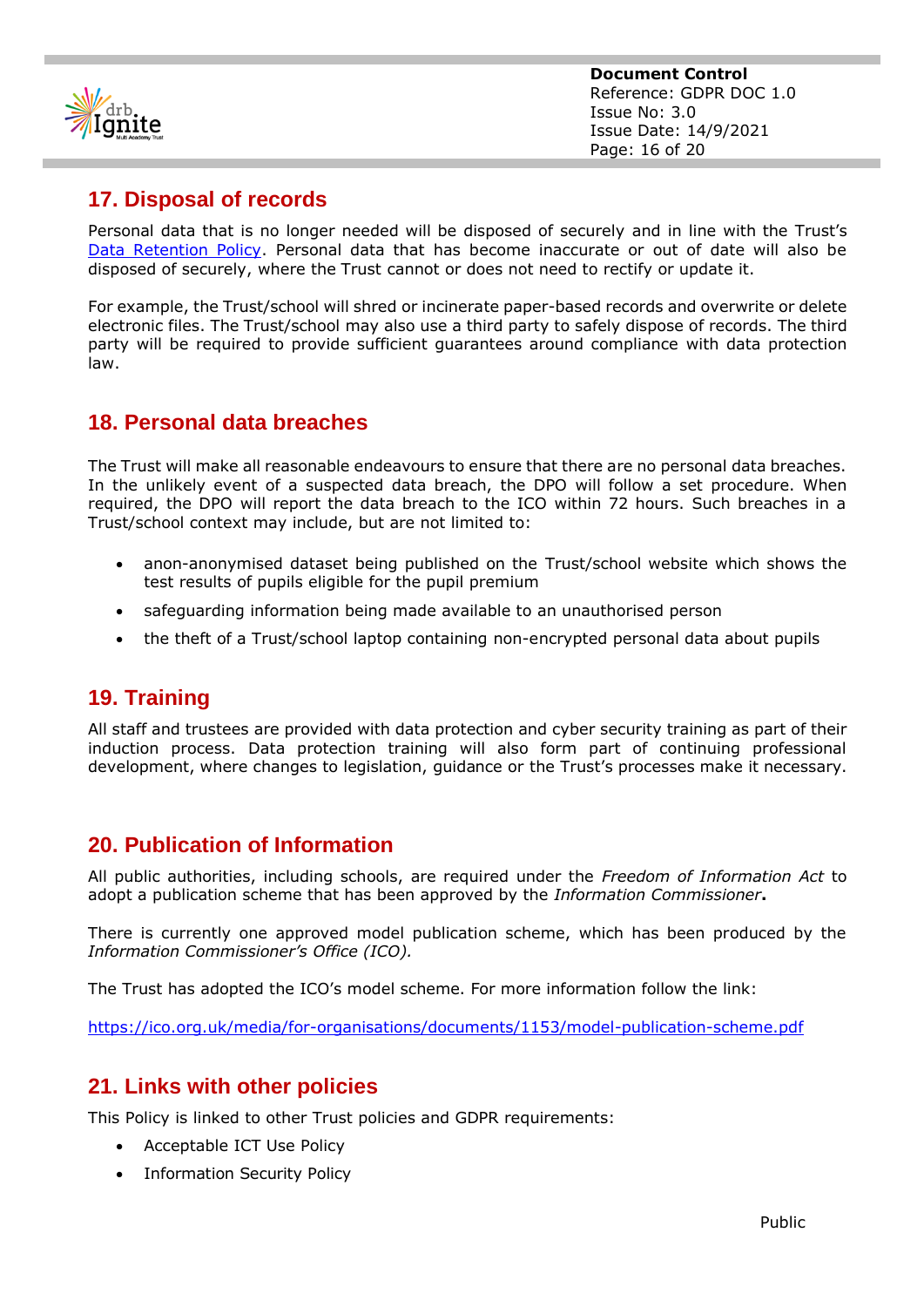

- User Access Management Policy
- Password Policy
- Biometric Data Policy
- [ICO CCTV Code of Practice](https://ico.org.uk/media/for-organisations/documents/1542/cctv-code-of-practice.pdf)
- [ICO Guidance on Personal Data Breaches](https://ico.org.uk/for-organisations/guide-to-the-general-data-protection-regulation-gdpr/personal-data-breaches/)
- Children's Code

# **Monitoring and review**

The Trust's *Data Protection Officer* is the owner of this Policy and is responsible for ensuring it is reviewed in line with the review requirements of the GDPR.

The Policy is available to staff and parents on the Trust website.

| <b>Monitoring and review</b>        | <b>DPO</b>                            |  |
|-------------------------------------|---------------------------------------|--|
| <b>Links</b>                        | Health & Safety Policy and Procedures |  |
| <b>Staff responsible</b>            | CEO                                   |  |
|                                     | <b>DPO</b>                            |  |
| <b>Committee responsible</b>        | <b>Audit and Risk Committee</b>       |  |
| <b>Date approved by Trust Chair</b> | Whele Date: Sept 2021                 |  |
| <b>Reviewed</b>                     | <b>September 2021</b>                 |  |
| <b>Next review date</b>             | <b>September 2023</b>                 |  |

## **For note**:

Should there be any changes/further national guidance issued relevant to this Policy, it will be updated accordingly prior to the review date shown above and referred to the next Trust Board meeting.

# **Change history record**

| <b>Issue</b> | <b>Description of Change</b>    | Approval              | Date of Issue |
|--------------|---------------------------------|-----------------------|---------------|
|              | Initial issue                   | <b>Richard Martin</b> | 1/5/2018      |
|              | Updated section 10              | <b>Richard Martin</b> | 22/5/2018     |
|              | Full review and Children's Code | David Sheldon         | 14/9/2021     |
|              | added                           |                       |               |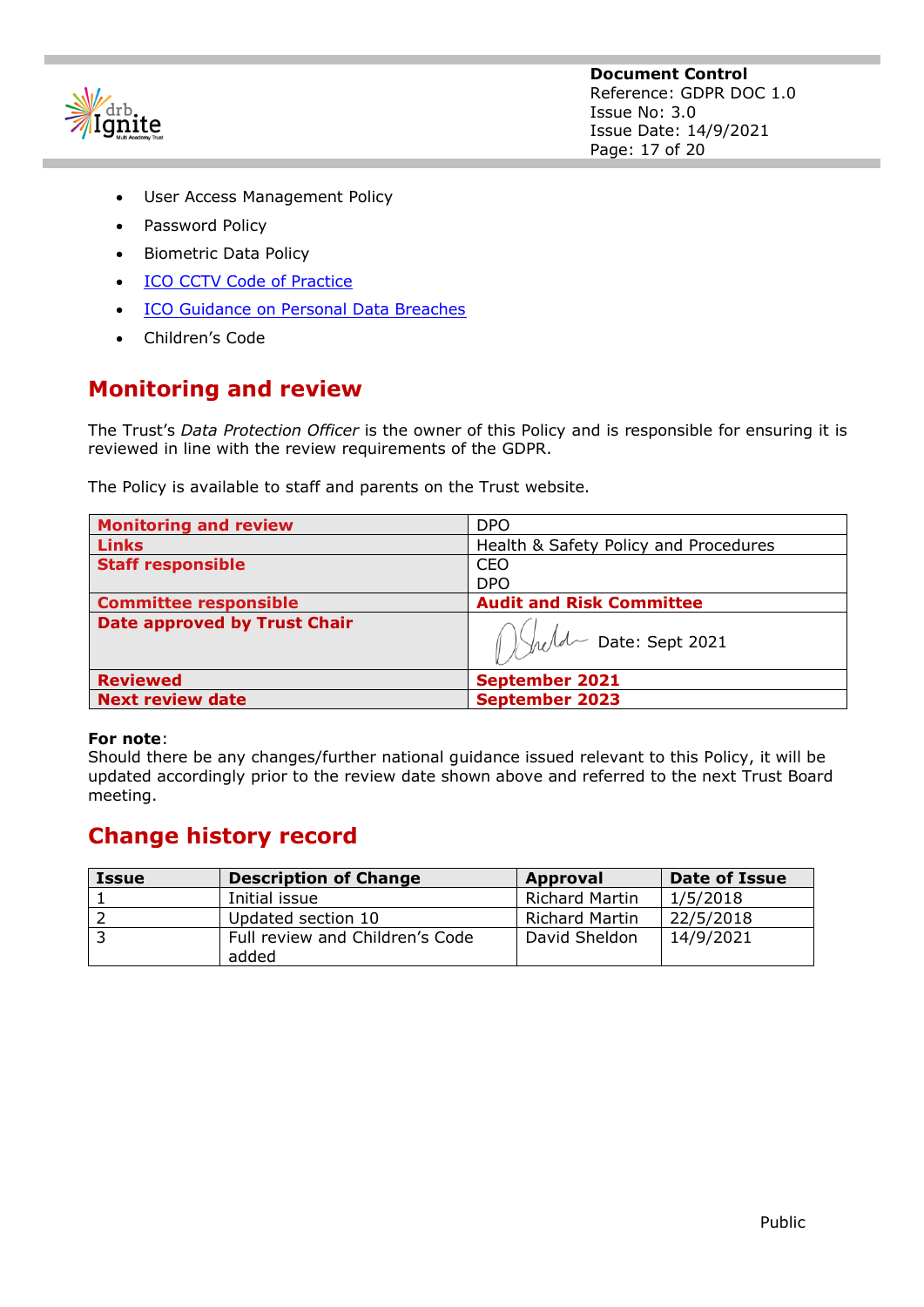

**Document Control** Reference: GDPR DOC 1.0 Issue No: 3.0 Issue Date: 14/9/2021 Page: 18 of 20

# **APPENDIX TRUST DATA BREACH PROCEDURE**

This procedure is based on [guidance on personal data breaches](https://ico.org.uk/for-organisations/guide-to-the-general-data-protection-regulation-gdpr/personal-data-breaches/) produced by the ICO.

- On finding or causing a breach, or potential breach, the staff member or data processor must immediately notify the Trust DPO
- The DPO will investigate the report and determine whether a breach has occurred. To decide, the DPO will consider whether personal data has been accidentally or unlawfully:
	- o Lost
	- o Stolen
	- o Destroyed
	- o Altered
	- o Disclosed or made available where it should not have been
	- o Made available to unauthorised people
- The DPO will alert the headteacher, CEO and Trust Chair as appropriate
- The DPO will make all reasonable efforts to contain and minimise the impact of the breach, assisted by relevant staff or data processors where necessary
- The DPO will assess the potential consequences, based on how serious they are, and how likely they are to happen
- The DPO will work out whether the breach must be reported to the ICO. This must be judged on a case-by-case basis. To decide, the DPO will consider whether the breach is likely to negatively affect people's rights and freedoms, and cause them any physical, material or non-material damage (e.g. emotional distress), including through:
	- o Loss of control over their data
	- o Discrimination
	- o Identify theft or fraud
	- o Financial loss
	- $\circ$  Unauthorised reversal of pseudonymisation (for example, key-coding)
	- o Damage to reputation
	- o Loss of confidentiality
	- $\circ$  Any other significant economic or social disadvantage to the individual(s) concerned

#### **For note:**

If it's likely that there will be a risk to people's rights and freedoms, the DPO must notify the ICO.

- The DPO will document the decision (either way), in case it is challenged at a later date by the ICO or an individual affected by the breach. Documented decisions are stored in GDPRiS.
- Where the ICO must be notified, the DPO will do this via the ['report a breach' page of the](https://ico.org.uk/for-organisations/report-a-breach/)  [ICO website](https://ico.org.uk/for-organisations/report-a-breach/) within 72 hours. As required, the DPO will set out:
	- $\circ$  A description of the nature of the personal data breach including, where possible: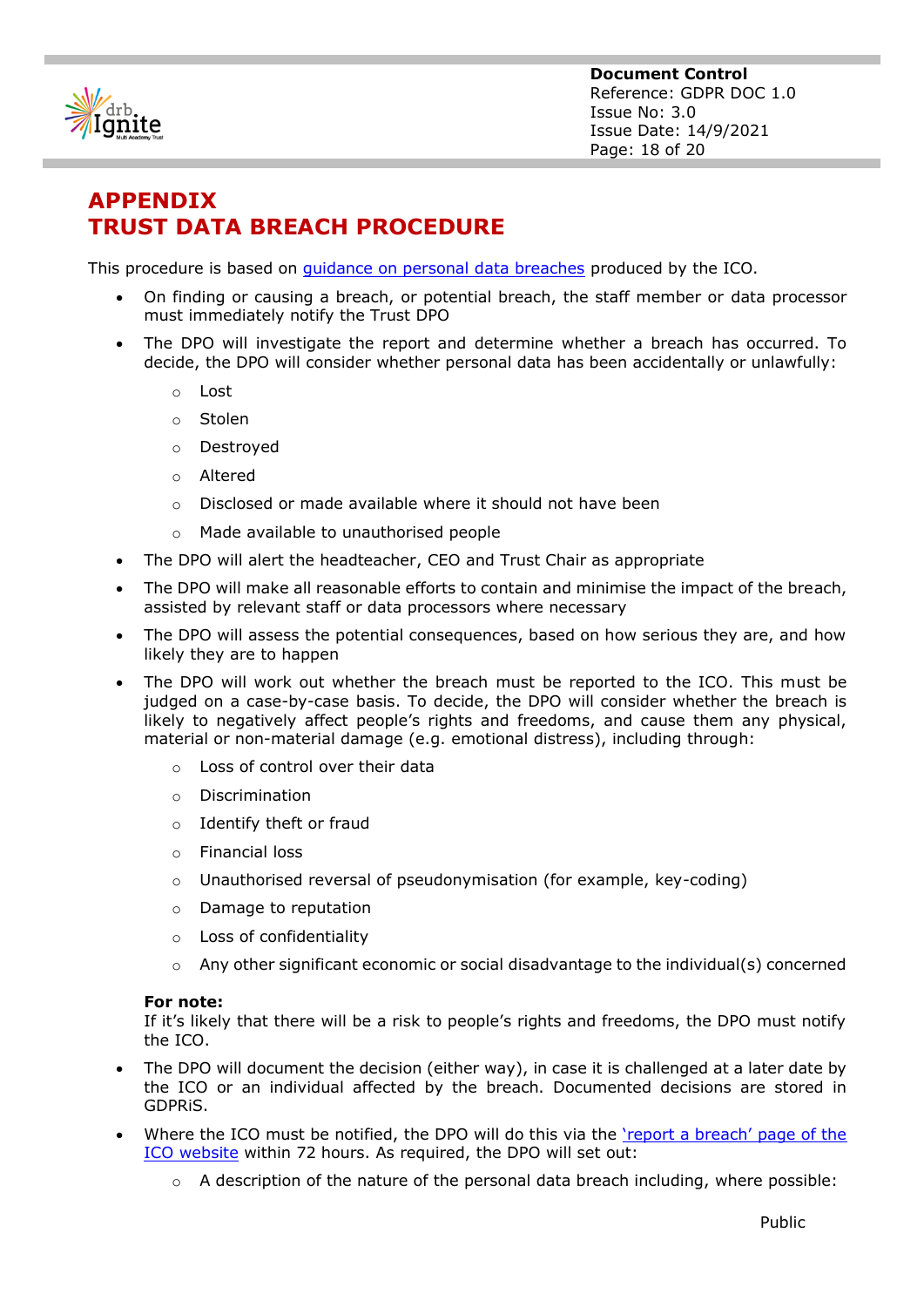

- $\blacksquare$ The categories and approximate number of individuals concerned
- The categories and approximate number of personal data records concerned
- o The name and contact details of the DPO
- o A description of the likely consequences of the personal data breach
- $\circ$  A description of the measures that have been, or will be taken, to deal with the breach and mitigate any possible adverse effects on the individual(s) concerned
- If all the above details are not yet known, the DPO will report as much as they can within 72 hours. The report will explain that there is a delay, the reasons why, and when the DPO expects to have further information. The DPO will submit the remaining information as soon as possible
- The DPO will also assess the risk to individuals, again based on the severity and likelihood of potential or actual impact. If the risk is high, the DPO will promptly inform, in writing, all individuals whose personal data has been breached. This notification will set out:
	- o The name and contact details of the DPO
	- $\circ$  A description of the likely consequences of the personal data breach
	- $\circ$  A description of the measures that have been, or will be, taken to deal with the data breach and mitigate any possible adverse effects on the individual(s) concerned
- The DPO will notify any relevant third parties who can help mitigate the loss to individuals – for example, the police, insurers, banks or credit card companies
- The DPO will document each breach, irrespective of whether it is reported to the ICO. For each breach, this record will include the:
	- o facts and cause
	- o effects
	- $\circ$  action taken to contain it and ensure it does not happen again (such as establishing more robust processes or providing further training for individuals)

Records of all breaches will be stored in the Trust's GDPRiS Online Management System which is fully GDPR compliant.

• The DPO, CEO and headteacher will meet to review what happened and how it can be stopped from happening again. This meeting will happen as soon as reasonably possible

## **Actions to minimise the impact of data breaches**

The Trust will take the actions set out below to mitigate the impact of different types of data breach, focusing especially on breaches involving particularly risky or sensitive information. The Trust will review the effectiveness of these actions and amend them as necessary after any data breach.